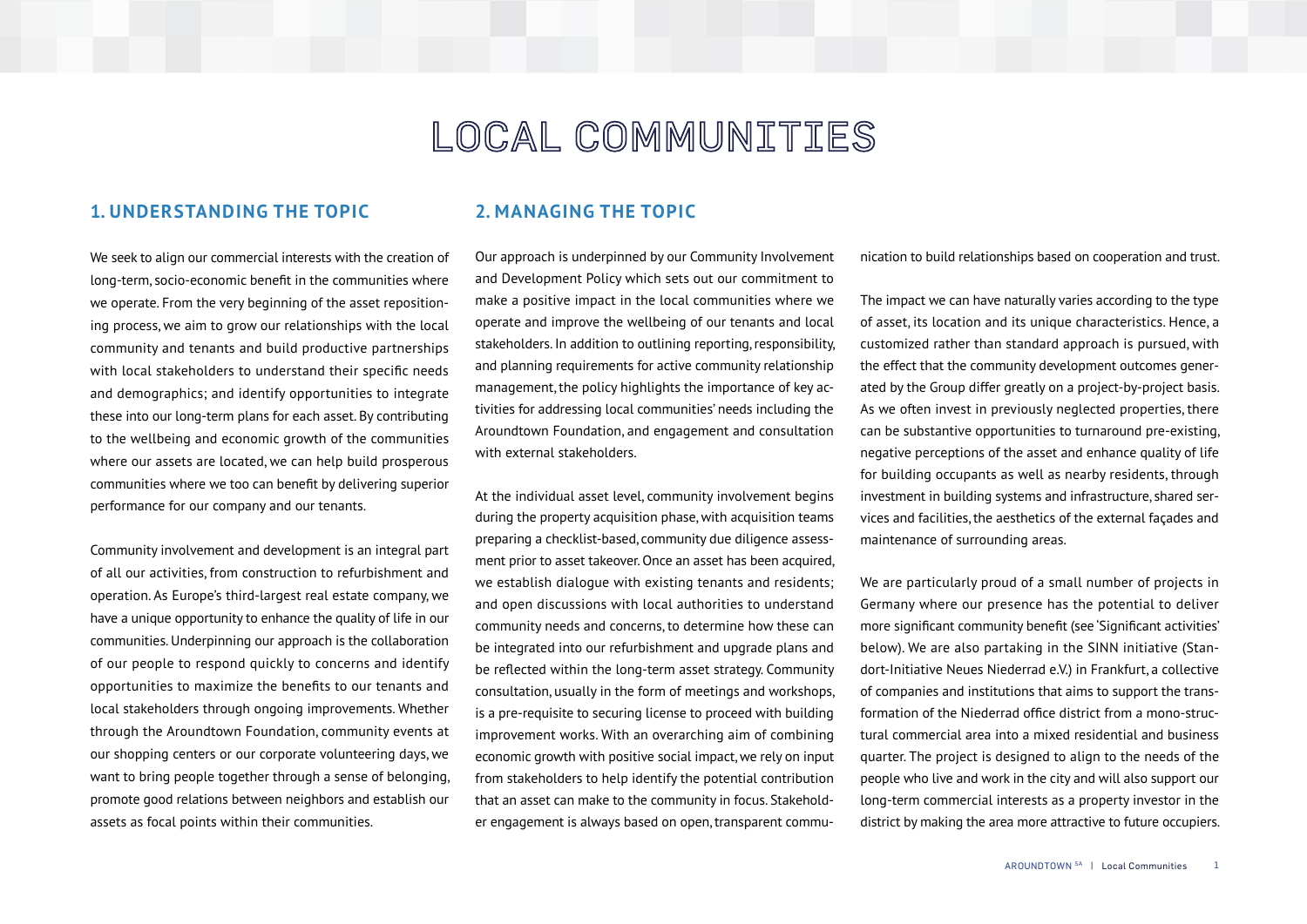Within our operational portfolio, community involvement and development activity are essentially aligned to the process of ongoing asset value creation. This process involves a collaborative effort across all our teams bringing together property managers, asset managers, facilities managers and technicians to review rents, structural conditions, tenant mix and other key operational performance indicators. These teams collaborate to identify improvement measures at management level and pinpoint any necessary adjustments to the annual investment budget. This process encompasses engagement with tenants and other stakeholders to identify areas of concern and respond accordingly.

Shopping centers across our portfolio hold regular community events, host liaison activities with schools and provide support to local charities, for example, by offering spaces free of charge to promote and raise funds for their cause. Regular meetings are held with local authorities to discuss events and developments taking place within surrounding neighborhoods and identify opportunities for the asset to make a positive contribution to these endeavors, increasing Aroundtown's involvement with the community.

As an investor in residential property our subsidiary, Grand City Properties S.A. (GCP) takes a proactive approach to social engagement that includes building social cohesiveness within and around its assets; and investing in infrastructure improvements; communal facilities and additional support services that enhance people's quality of home life, education, and socio-economic opportunities. Examples include investments in library rooms, playgrounds and sports pitches; and the funding of services such as educational support programs, sports clubs and social network groups.

To complement and strengthen our engagement at the asset level, the Aroundtown Foundation is responsible for channeling up to €500,000 p.a. into infrastructure programs and initiatives that support youth and elderly welfare, education, national and vocational training including student aid, development cooperation, sports, art and culture, as well as charitable purposes within the communities where the Group operates, working in collaboration with local partners to amplify its impact. We have a robust governance structure in place for the Foundation, which includes a Committee comprised of staff from Aroundtown's management team, overseen by the Foundation Board. Each department and all employees are empowered to propose projects within their region, ensuring that funding focuses on the projects which will deliver the highest positive impact for our local communities and their residents.

At a corporate level, we also encourage employees to participate in volunteering and charity fundraising activities. Although our company-wide annual "Social Day" did not take place in 2021 because of the continued COVID-19 related restrictions on in-person meetings, employees were offered the opportunity to volunteer their time to provide support to flood victims in Ahr Valley in western Germany. In addition, 46 Aroundtown and GCP employees as well as 21 of our tenants generously participated in our blood drive.

#### **3. PERFORMANCE**

#### Long-term Goals and 2021 Performance

To guide the implementation of our sustainability strategy and track our progress, we have developed several long-term goals that we are continuing to work towards:

- » Invest up to €500,000 p.a. in community projects via the Aroundtown Foundation
- » Build partnerships with local stakeholders to achieve targeted impact with communities around group assets
- » Support measures that aim to achieve several of the United Nations Sustainable Development Goals (UN SDGs)

There are several key figures which we track on a yearly basis to monitor our performance and contribute to our long-term goals:

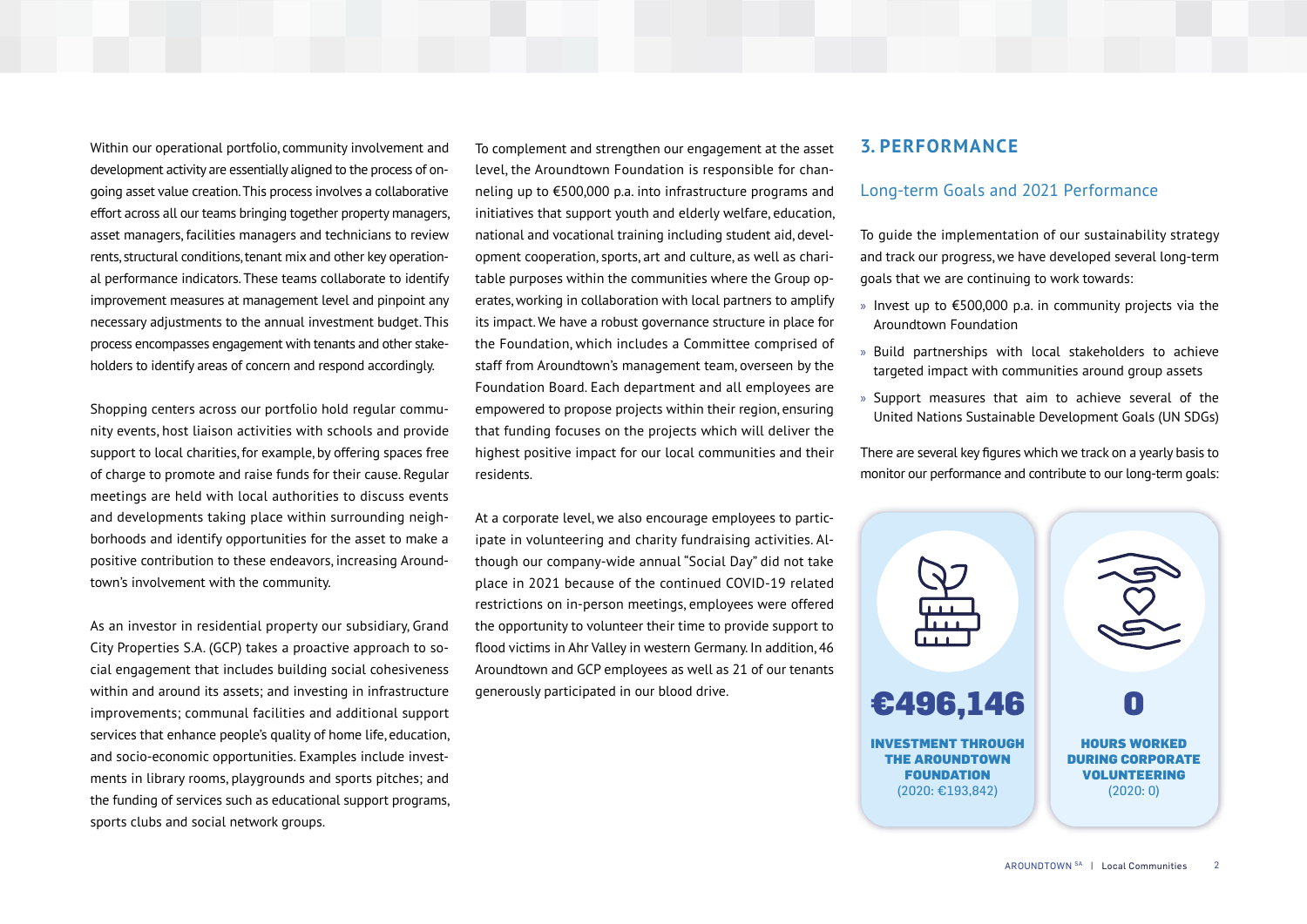We were still able to have a positive impact in our local com munities through our funding via the Aroundtown Foundation and over the last year, we invested over €496,146 across 16 projects. Read about some of the initiatives we have been supporting below.

In addition to our KPIs, in 2021 we set targets to focus our efforts on employee volunteering and the Aroundtown Foun dation. Below, we have described the progress against our 2021 targets:

| 2021 Target                                                                  | <b>Status</b>            | <b>Progress</b>                                                                                                                                                                                                                                                                                                                                                                                                                               |  |  |
|------------------------------------------------------------------------------|--------------------------|-----------------------------------------------------------------------------------------------------------------------------------------------------------------------------------------------------------------------------------------------------------------------------------------------------------------------------------------------------------------------------------------------------------------------------------------------|--|--|
| Increase the<br>amount of<br>community<br>investments up<br>to €500,000 p.a. | Achieved                 | In 2021, we provided<br>€496,146 of funding to 16<br>projects aimed at creating<br>a positive impact within<br>our local communities.<br>This represents a 156%<br>increase compared to<br>2020.                                                                                                                                                                                                                                              |  |  |
| Hold employee<br>'social days'                                               | <b>Not</b><br>applicable | Despite company-wide<br>'Social Days' not taking<br>place in 2021 due to the<br>ongoing restrictions on<br>social mixing during the<br>height of the COVID-19<br>pandemic, we were able<br>to offer our employees<br>the opportunity to volun-<br>teer towards the flood<br>relief efforts in western<br>Germany (see 'Significant<br>activities' below). Over<br>67 of our employees and<br>tenants also participated<br>in our blood drive. |  |  |